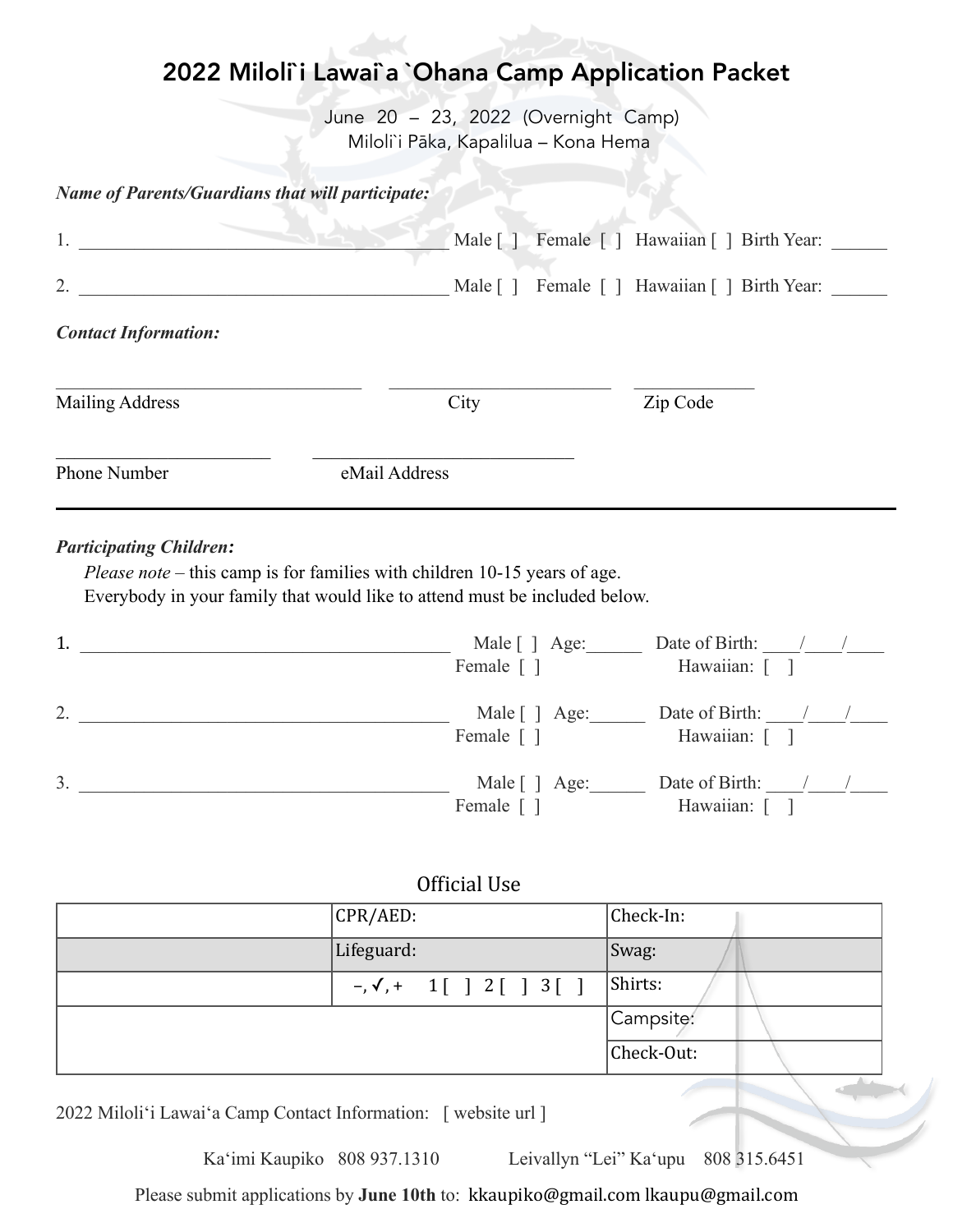# 2022 Miloli`i Lawai`a `Ohana Camp Application

|                                                                                                                                                                                                                                                                                                                                                                                                                  | <b>Family Medical and Dietary Information</b>        |                           |           |  |
|------------------------------------------------------------------------------------------------------------------------------------------------------------------------------------------------------------------------------------------------------------------------------------------------------------------------------------------------------------------------------------------------------------------|------------------------------------------------------|---------------------------|-----------|--|
| Does anyone in the family have any allergies (bees, food, etc.)?<br>Please provide details (include names):                                                                                                                                                                                                                                                                                                      |                                                      | YES [ ]                   | $NO$ [ ]  |  |
| Is anyone in the family taking special medication?<br>Please provide details (include names):                                                                                                                                                                                                                                                                                                                    |                                                      | YES $\lceil \cdot \rceil$ | $NO$ [ ]  |  |
| Are you or any of your children on a special/restricted diet?<br>Please provide details (include names):                                                                                                                                                                                                                                                                                                         |                                                      | YES $[$ $]$               | $NO \mid$ |  |
|                                                                                                                                                                                                                                                                                                                                                                                                                  |                                                      |                           |           |  |
| Please provide any additional information you think is important to share with us about any of your family members.<br>us to know about any health, medical or dietary issues. Participants who do not know how to swim must let Camp                                                                                                                                                                            | <b>Coordinators know during orientation.</b> Mahalo! |                           |           |  |
|                                                                                                                                                                                                                                                                                                                                                                                                                  | <b>Emergency Contact Information:</b>                |                           |           |  |
| Given this is an overnight camping experience where we provide all food and organize all activities, it is important for<br>Name                                                                                                                                                                                                                                                                                 | Relationship Contact Number                          |                           |           |  |
| Name                                                                                                                                                                                                                                                                                                                                                                                                             |                                                      |                           |           |  |
|                                                                                                                                                                                                                                                                                                                                                                                                                  | Relationship Contact Number                          |                           |           |  |
| 2. $\frac{1}{\sqrt{1-\frac{1}{2}}\sqrt{1-\frac{1}{2}}\sqrt{1-\frac{1}{2}}\sqrt{1-\frac{1}{2}}\sqrt{1-\frac{1}{2}}\sqrt{1-\frac{1}{2}}\sqrt{1-\frac{1}{2}}\sqrt{1-\frac{1}{2}}\sqrt{1-\frac{1}{2}}\sqrt{1-\frac{1}{2}}\sqrt{1-\frac{1}{2}}\sqrt{1-\frac{1}{2}}\sqrt{1-\frac{1}{2}}\sqrt{1-\frac{1}{2}}\sqrt{1-\frac{1}{2}}\sqrt{1-\frac{1}{2}}\sqrt{1-\frac{1}{2}}\sqrt{1-\frac{1}{2}}\sqrt{1-\frac{1}{2}}\sqrt{$ |                                                      | Policy #: $\qquad \qquad$ |           |  |

Please submit applications by June 10th to: [kkaupiko@gmail.com](mailto:kkaupiko@gmail.com) [lkaupu@gmail.com](mailto:lkaupu@gmail.com)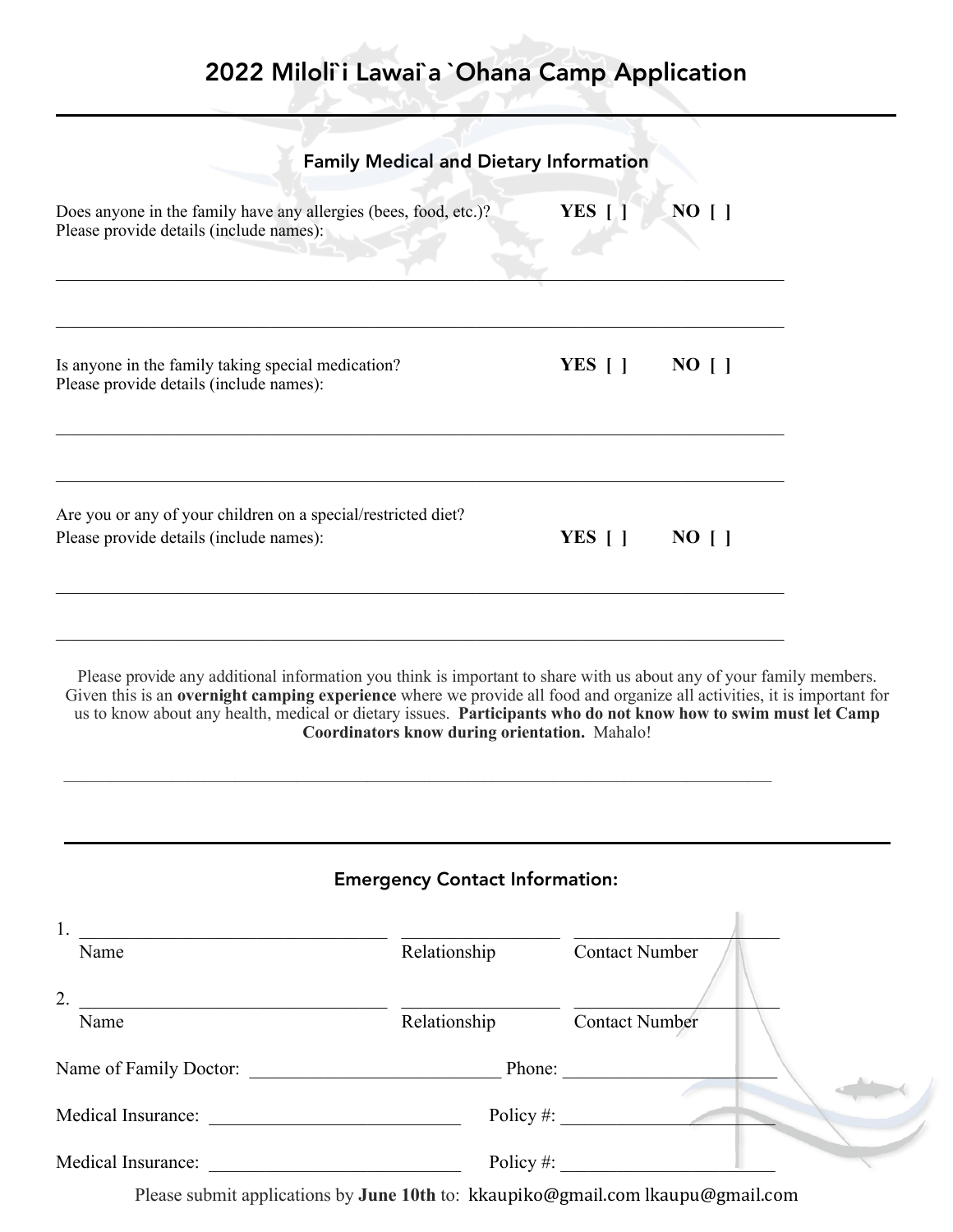## **ACKNOWLEDGEMENT OF AGREEMENT**

#### **&**

## **PHOTOGRAPHY / VIDEOGRAPHY CONSENT FORM / RELEASE**

**Please note** – all family members applying must be included in this Acknowledgement of Agreement & Photography / Videography Consent Form/Release. Parents or guardians must sign for their children if they are under the age of 18.

#### *Agreement of Applicant - Parent(s)*

I understand that if I am accepted to and agree to attend the **2022 Miloliʻi Lawaiʻa ʻOhana Camp**, I will be required to abide by and be subject to the program's academic and social code. Also, I have read and understand the application procedures and admissions for the camp. initial

2022 Miloliʻi Lawaiʻa ʻOhana Camp will enforce CDC safety guidelines and may test and re-test camp participants to ensure the safety of staff, participants, and the community of Miloliʻi Village. I and my family will comply with these test procedures and guidelines. initial

I, the signed parent/guardian below, parent or legal guardian of the child(ren) listed below, grant permission for them to participate, if selected, in the **2022 Miloliʻi Lawaiʻa ʻOhana Camp**. I understand the necessity for his/her conformance to the conditions and regulations of the camp.

initial

#### *Photography/Videography Consent Form / Release*

I, the signed parent/guardian below, hereby grant permission to **2022 Miloliʻi Lawaiʻa 'Ohana Camp**, to take and use: photographs and/or digital images **of me, and/or my children** also listed below, for use in news releases and/or educational materials. These materials might include printed or electronic publications, web sites or other electronic communications. I further agree that my name and identity may be revealed in descriptive text or commentary in connection with the image(s). I authorize the use of these images without compensation to me. initial

**Parental Approval / Release for Minor Children (under the age of 18):**

|                                                                  | print child's full name |       |
|------------------------------------------------------------------|-------------------------|-------|
|                                                                  | print child's full name |       |
|                                                                  | print child's full name |       |
| <b>Authorizing</b><br><b>Parent/Guardian</b><br>Print Full Name: | Signature:              | Date: |
| <b>Authorizing</b><br><b>Parent/Guardian</b><br>Print Full Name: | Signature:              | Date: |

Please submit applications by **June 10th** to: [kkaupiko@gmail.com](mailto:kkaupiko@gmail.com) [lkaupu@gmail.com](mailto:lkaupu@gmail.com)